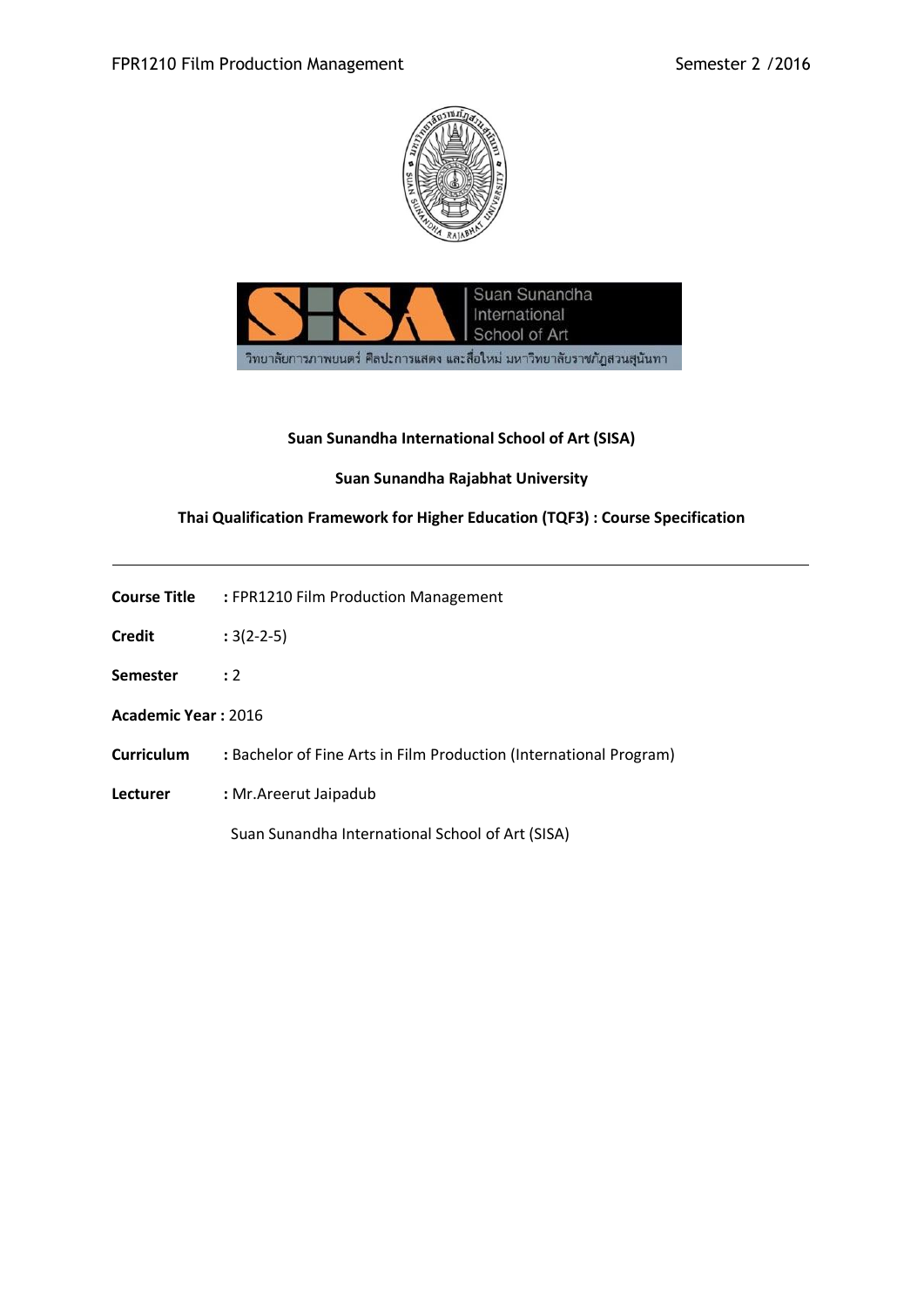### **Section 1. General Information**

- 1. Code and Course Title: FPR1210 Film Production Management
- 2. Credit : 3(2-2-5)
- 3. Curriculum and Course Category: This course offering, a part of the Bachelor of Fine Arts, Film Production Program, Suan Sunandha International School of Art, Suan Sunandha Rajabhat University is categorized as Film Production Specific Course / Core Subject.
- 4. Lecturer : Mr.Areerut Jaipadub E-mail: -
- 5. Semester / Year Level of Students: Semester 2 / 3<sup>rd</sup> Year Students
- 6. Pre-Requisite (if any) : None
- 7. Co-Requisite (if any) : None
- 8. Learning Location : Building 31 Suan Sunandha International School of Art (SISA), Room: 3112A, Suan Sunandha Rajabhat University
- 9. Late Date for Preparing and Revising this Course: -

## **Section 2. Aims and Objectives**

- 1. Objectives of Course
	- 1.1 Be able to take on a management role in a student project setting.
	- 1.2 Be able to breakdown a script in order to budget and schedule a motion picture.
	- 1.3 Be able to effectively scout for locations.
	- 1.4 Be able to manage the special needs of the Art Department.
	- 1.5 Be able to communicate professionally with crew in every department.
	- 1.6 Be able to work successfully as an office or set P.A.
- 2. Objectives of Developing/Revising Course -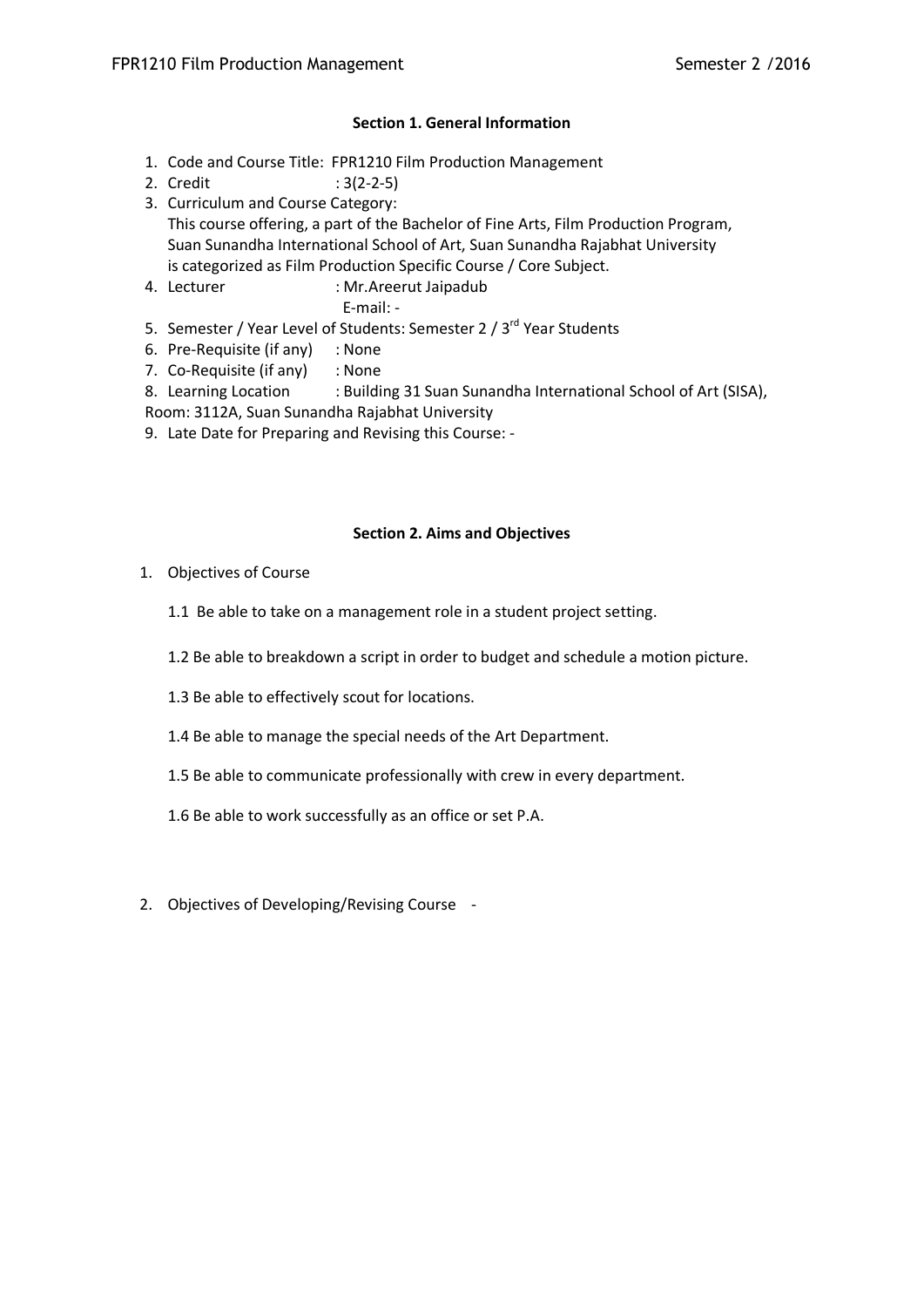### **Section 3. Course Structure**

### **1. Course Outline**

Film Production Management will introduce students to the theory and practice of managing motion picture production with an emphasis on the Hollywood industrial model. Topics covered will include budgeting, script breakdown, scheduling, location scouting, and crew procurement, among others.

### **2. Time Length per Semester** (Lecture-Hours / Practice-Hours / Self Study-Hours)

| <b>Lecture</b>   | <b>Practice</b>  | <b>Self Study</b> | <b>Addition</b>      |
|------------------|------------------|-------------------|----------------------|
| 2 hours per week | 2 hours per week | 5 hours per week  | upon student request |

### **3. Time Length per Week for Individual Academic Consulting and Guidance**

a. Lecturer will be available every Friday from 9:00 to 16.00 at

Suan Sunandha School of Art or an appointment can be made upon request.

b. Lecturer can also be reached via e-mail for any short consultations:

teerapong.se@ssru.ac.th

| <b>Learning Standard/Outcomes</b>                                                                  | <b>Learning Activities</b>                                                                                                                                                                        | <b>Learning Assessment</b>                                                                                                                                  |  |
|----------------------------------------------------------------------------------------------------|---------------------------------------------------------------------------------------------------------------------------------------------------------------------------------------------------|-------------------------------------------------------------------------------------------------------------------------------------------------------------|--|
|                                                                                                    | 1. Ethics and Morals                                                                                                                                                                              |                                                                                                                                                             |  |
| 1. Honesty<br>2. Integrity<br>3. Responsibility<br>4. Punctuality<br>5. Tolerance<br>6. Confidence | 1. Rules setting such as<br>attending the class on time<br>and regularly<br>2. Group discussion<br>3. Group work<br>4. Responsible for given tasks<br>and be honest in working and<br>examination | 1. Evaluation of on time class<br>attendance<br>2. Evaluation of on time<br>assigned tasks sending<br>3. Evaluation of harmony in<br>students group working |  |
| Knowledge<br>Z.                                                                                    |                                                                                                                                                                                                   |                                                                                                                                                             |  |

### **Section 4. Developing Students' Learning Outcomes**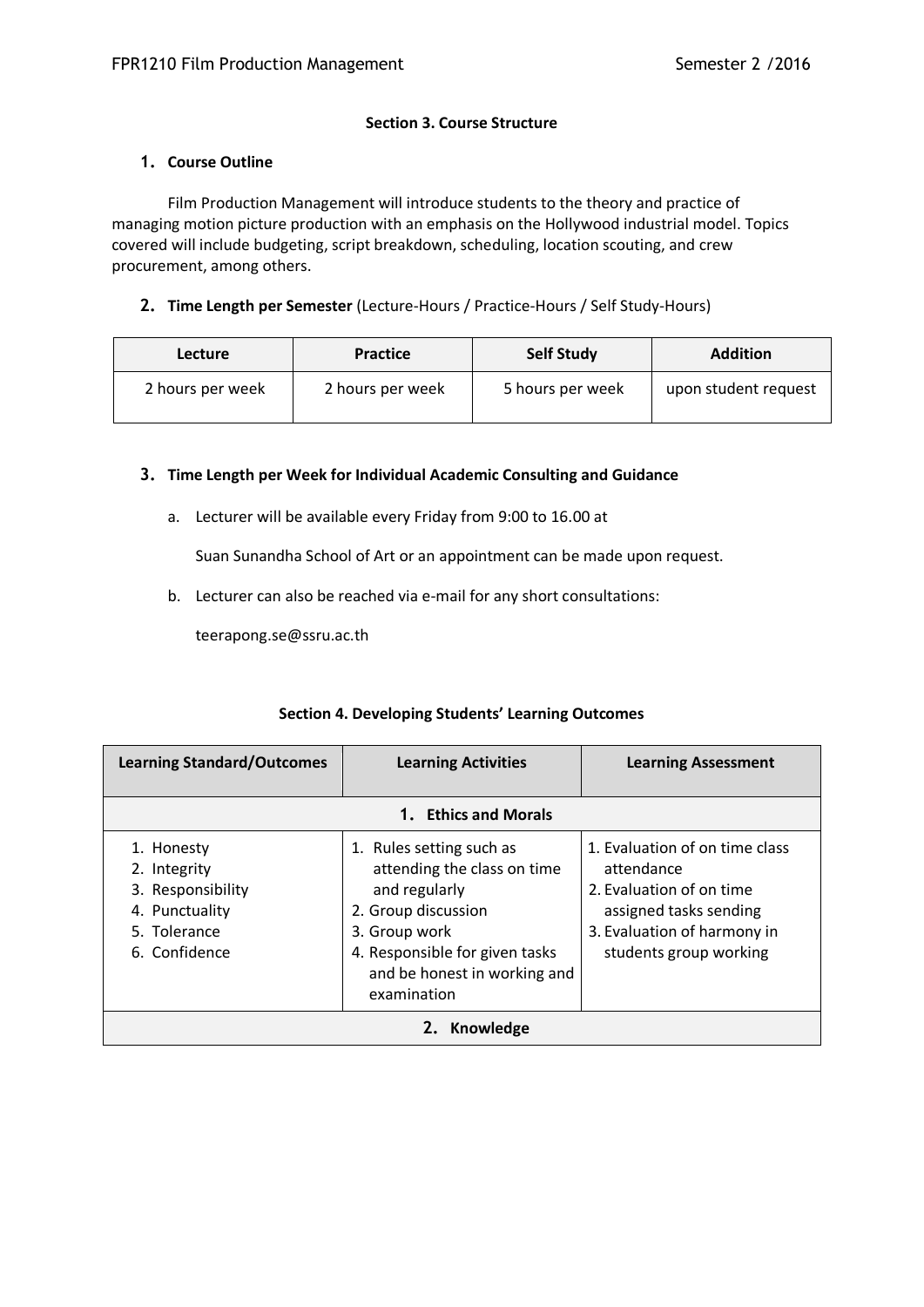| 1. Can apply knowledge in real<br>working time<br>2. Dare to use creativity that's<br>profit for film production<br>management<br>3. Understand in working<br>process rightly in standard<br>4. Good attitude to profession<br>and work based on<br>moralities and ethics of mass<br>communicators                                                                                             | 1. Explain and conclude<br>ideas through teaching<br>documents and<br>presentation by<br>programs of Microsoft<br>PowerPoint, Microsoft<br>Word and Internet<br>2. Single and group<br>assignment and<br>discussion | 1. Evaluation by behaviors,<br>attention and class<br>participation<br>2. Evaluation by single and<br>group working of film<br>production management                                                                                                |
|------------------------------------------------------------------------------------------------------------------------------------------------------------------------------------------------------------------------------------------------------------------------------------------------------------------------------------------------------------------------------------------------|---------------------------------------------------------------------------------------------------------------------------------------------------------------------------------------------------------------------|-----------------------------------------------------------------------------------------------------------------------------------------------------------------------------------------------------------------------------------------------------|
| <b>Learning Standard/Outcomes</b>                                                                                                                                                                                                                                                                                                                                                              | <b>Learning Activities</b>                                                                                                                                                                                          | <b>Learning Assessment</b>                                                                                                                                                                                                                          |
|                                                                                                                                                                                                                                                                                                                                                                                                | 3. Cognitive Skills                                                                                                                                                                                                 |                                                                                                                                                                                                                                                     |
| 1. Can apply theoretical<br>section and practical part<br>to film production<br>management                                                                                                                                                                                                                                                                                                     | 1. Practice and ideas<br>conclusion by program of<br><b>Microsoft PowerPoint</b><br>2. Assignment of single and<br>group discussion and<br>report                                                                   | 1. Evaluation by behaviors,<br>attention and class<br>participation<br>2. Evaluation by group<br>discussion<br>3. Evaluation by class practice<br>4. Evaluation by students'<br>ideas conclusion, analysis<br>including with in class<br>evaluation |
|                                                                                                                                                                                                                                                                                                                                                                                                | 4. Interpersonal Skills and Responsibilities                                                                                                                                                                        |                                                                                                                                                                                                                                                     |
| 1. Relevant interpersonal<br>skill and classmate<br>2. Skill of creation and<br>maintenance of<br>interpersonal relationship<br>with colleagues and gain<br>and loss people<br>3. Professional practice with<br>self-responsibility and<br>public responsibility<br>based on moralities and<br>ethics of mass<br>communicators<br>4. Being leader and follower<br>while working<br>development | 1. Explain and conclude<br>ideas through teaching<br>documents and<br>presentation by programs<br>of Microsoft PowerPoint,<br>Microsoft Word and<br>Internet<br>2. Group works assignment<br>3. Group presentation  | 1. Evaluation by behaviors,<br>attention and class<br>participation<br>2. Evaluation by group works<br>3. Evaluation by in class<br>practice                                                                                                        |
|                                                                                                                                                                                                                                                                                                                                                                                                | 5. Numerical Analysis, Communication and Information Technology Skills                                                                                                                                              |                                                                                                                                                                                                                                                     |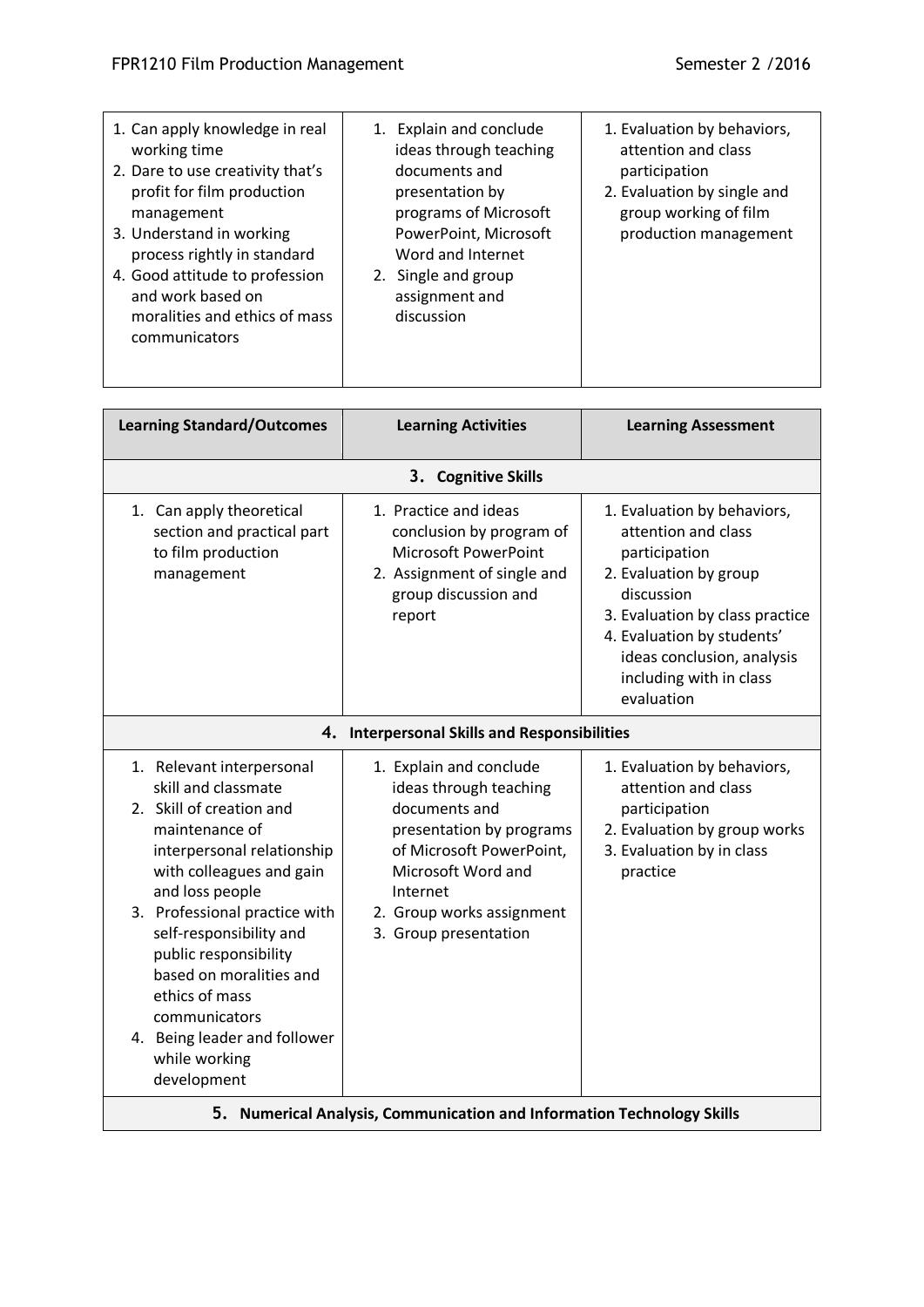| 1. Effective communication<br>skill which are listening,<br>speaking, reading and<br>writing skills<br>2. Information technology<br>and new media usage<br>skills to support film<br>production such as<br>information searching via<br>internet. | technology usage<br>practice such as<br>assignment sending via e-<br>mail and creation of<br>forum for ideas sharing<br>2. In class discussion or<br>playing of case studies<br>games<br>3. Report presentation skill<br>by using proper forms, | attention and class<br>participation<br>2. Evaluation by group<br>discussion and<br>presentation<br>3. Evaluation by in class<br>practice |
|---------------------------------------------------------------------------------------------------------------------------------------------------------------------------------------------------------------------------------------------------|-------------------------------------------------------------------------------------------------------------------------------------------------------------------------------------------------------------------------------------------------|-------------------------------------------------------------------------------------------------------------------------------------------|
|                                                                                                                                                                                                                                                   | tools and technology                                                                                                                                                                                                                            |                                                                                                                                           |

### **Section 5. Lesson Plan and Assessment**

# **1. Lesson Plan**

| <b>Week</b>    | <b>Topic and Detail</b>                                                 | <b>Hours</b> | <b>Activity and Media</b>                        | <b>Lecturer</b>         |
|----------------|-------------------------------------------------------------------------|--------------|--------------------------------------------------|-------------------------|
| $\mathbf{1}$   | - Course Orientation<br>- Introduction to Film Production<br>management | 4            | - Group Discussion                               | Mr.Mano<br>Vanawearusit |
| $\overline{2}$ | -Management<br>Theory, Work Ethics, & Skills for<br><b>Success</b>      | 4            | <b>Group Discussion</b><br><b>Film Screening</b> | Mr.Mano<br>Vanawearusit |
| 3              | - The Division of Labor in Film<br>Production                           | 4            | <b>Group Discussion</b><br><b>Film Screening</b> | Mr.Mano<br>Vanawearusit |
| $\overline{4}$ | - The Script as Blueprint: Breakdown &<br>Scheduling                    | 4            | - Group Discussion                               | Mr.Mano<br>Vanawearusit |
| 5              | - The Budget is the Film                                                | 4            | - Group Discussion                               | Mr.Mano<br>Vanawearusit |
| 6              | - Development & Preproduction                                           | 4            | - Group Discussion                               | Mr.Mano<br>Vanawearusit |
| $\overline{7}$ |                                                                         |              |                                                  |                         |
| 8              | <b>Midterm Examination Week</b>                                         |              |                                                  |                         |
| 9              | - Location Scouting & Management                                        | 4            | - Group Discussion                               | Mr.Mano                 |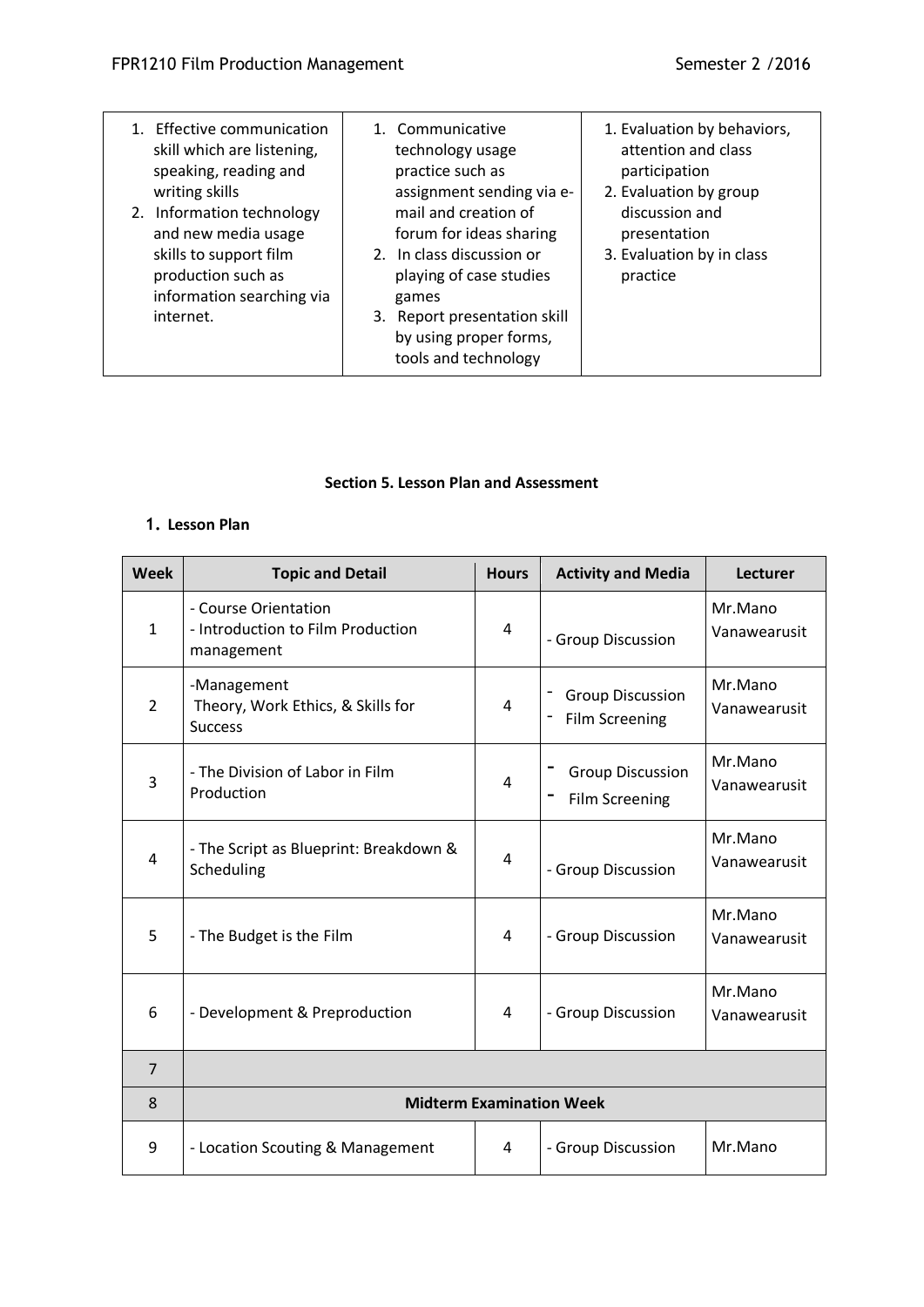|    |                                        |                |                               | Vanawearusit            |
|----|----------------------------------------|----------------|-------------------------------|-------------------------|
| 10 | - Art Department                       | $\overline{4}$ | - Group Discussion            | Mr.Mano<br>Vanawearusit |
| 11 | - Production Part 1: Office Management | 4              | - Group Discussion            | Mr.Mano<br>Vanawearusit |
| 12 | - Production Part 2: Set Management    | 4              | - Group Discussion            | Mr.Mano<br>Vanawearusit |
| 13 | - Camera, Grip, Electric, & Sound      | 4              | - Group Discussion            | Mr.Mano<br>Vanawearusit |
| 14 | - Job Seeking, Getting, and Keeping    | 4              | - Group Discussion            | Mr.Mano<br>Vanawearusit |
| 15 | - Final project presentation           | $\overline{4}$ | final project<br>presentation | Mr.Mano<br>Vanawearusit |
| 16 |                                        |                |                               |                         |
| 17 | <b>Final Examination Week</b>          |                |                               |                         |
|    | <b>Total Hours</b>                     | 52             |                               |                         |

# **2. Learning Assessment Plan**

| <b>Learning Outcomes</b>                                                                           | <b>Assessment Activities</b>                                 | <b>Time Schedule</b> | <b>Proportion of</b><br>Assessment (%) |  |
|----------------------------------------------------------------------------------------------------|--------------------------------------------------------------|----------------------|----------------------------------------|--|
| 1. Ethics and Morals                                                                               |                                                              |                      |                                        |  |
| 1. Honesty<br>2. Integrity<br>3. Responsibility<br>4. Punctuality<br>5. Tolerance<br>6. Confidence | <b>Behaviors and Class</b><br><b>Practical Participation</b> | Every Week           | Class Attendance<br>10%                |  |
| 2. Knowledge                                                                                       |                                                              |                      |                                        |  |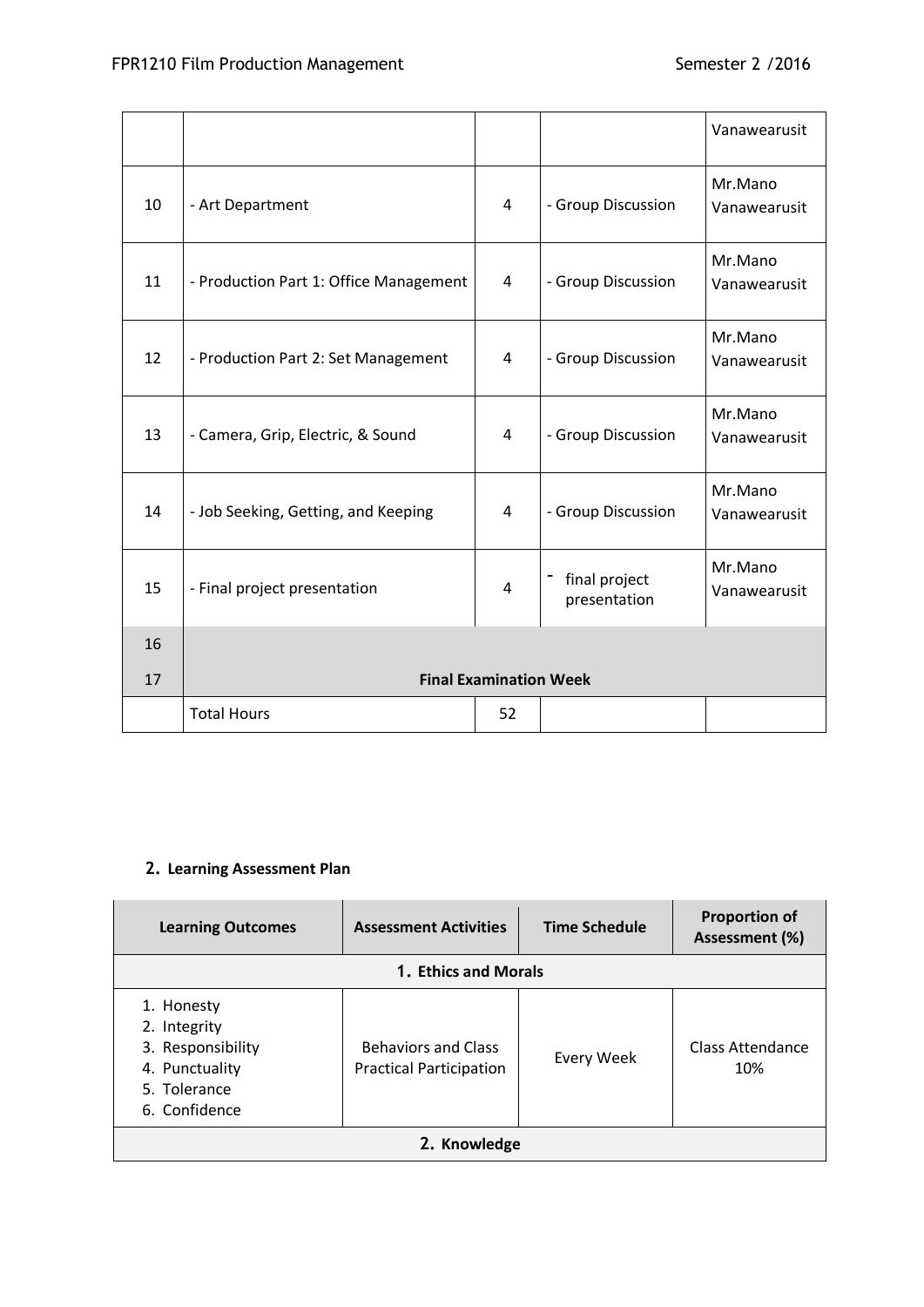| 1. Can apply knowledge in<br>real working time<br>2. Dare to use creativity that's<br>profit for Film production<br>management<br>3. Understand in working<br>process rightly in standard<br>4. Good attitude to profession<br>and work based on<br>moralities and ethics of<br>mass communicators                                                                                                | Single Assignment and<br>Film production<br>management final<br>project | <b>Week 2-15</b>  | Assignments<br>20%<br>Final project 30% |
|---------------------------------------------------------------------------------------------------------------------------------------------------------------------------------------------------------------------------------------------------------------------------------------------------------------------------------------------------------------------------------------------------|-------------------------------------------------------------------------|-------------------|-----------------------------------------|
|                                                                                                                                                                                                                                                                                                                                                                                                   | 3. Cognitive Skills                                                     |                   |                                         |
| 1. Can apply theoretical<br>section and practical<br>part to Film production<br>management                                                                                                                                                                                                                                                                                                        | Single Assignment and<br><b>Group Discussion</b>                        | <b>Week 2-14</b>  | Single and Group<br>discussion 15%      |
|                                                                                                                                                                                                                                                                                                                                                                                                   | 4. Interpersonal Skills and Responsibilities                            |                   |                                         |
| 1. Relevant interpersonal<br>skill and classmate<br>2. Skill of creation and<br>maintenance of<br>interpersonal<br>relationship with<br>colleagues and gain and<br>loss people<br>3. Professional practice<br>with self-responsibility<br>and public responsibility<br>based on moralities and<br>ethics of mass<br>communicators<br>4. Being leader and<br>follower while working<br>development | <b>Class Participation</b>                                              | <b>Every Week</b> | <b>Class Participation</b><br>10%       |

| <b>Learning Outcomes</b>                                               | <b>Assessment Activities</b> | <b>Time Schedule</b> | <b>Proportion of</b><br>Assessment (%) |  |
|------------------------------------------------------------------------|------------------------------|----------------------|----------------------------------------|--|
| 5. Numerical Analysis, Communication and Information Technology Skills |                              |                      |                                        |  |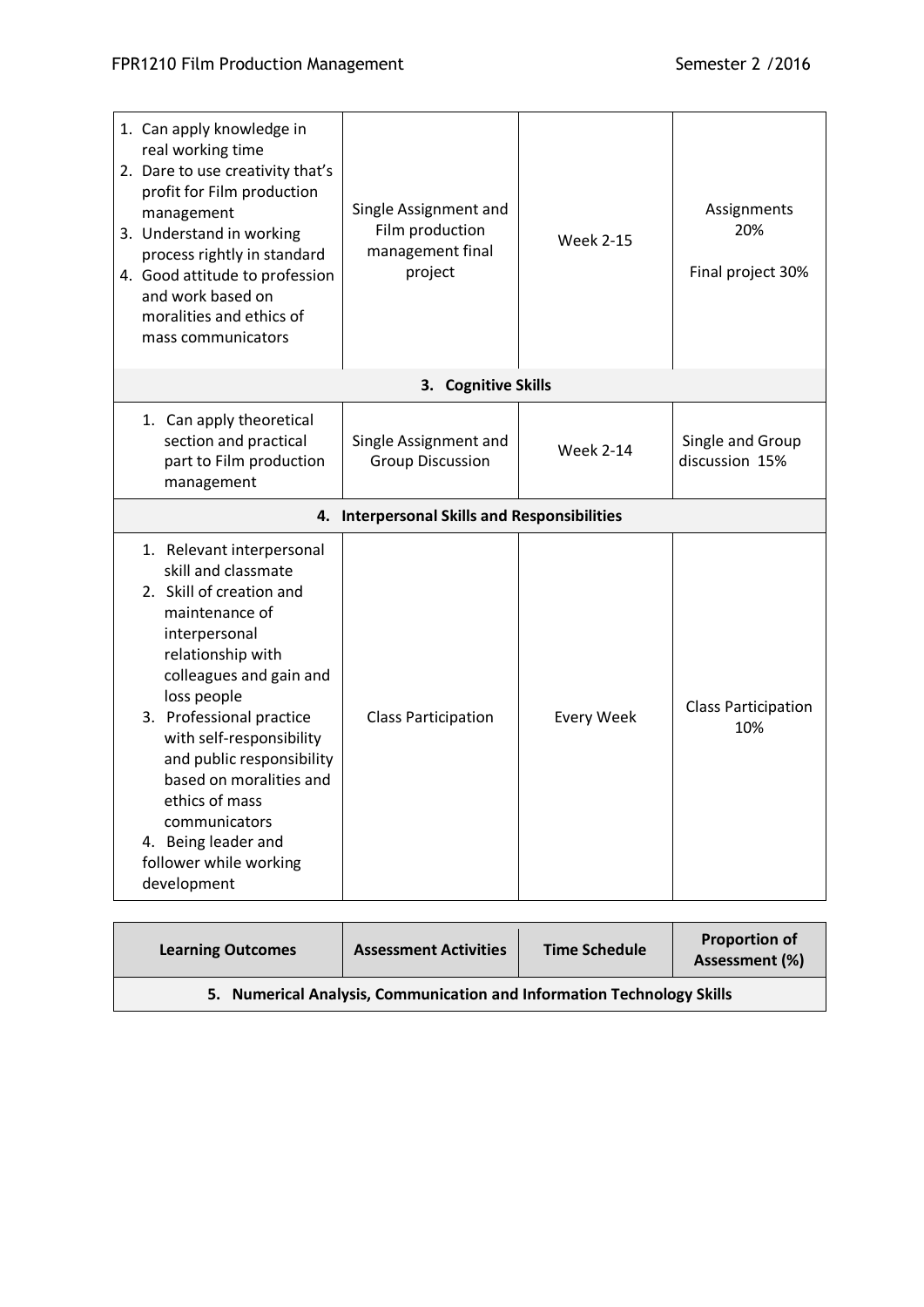| 1. Fffective<br>communication skill<br>which are listening,<br>speaking, reading and<br>writing skills<br>2. Information technology<br>and new media usage<br>skills to support film study<br>and research such as<br>information searching via<br>internet | Single Assignment and<br>Analysis | <b>Week 2-15</b> | Single Assignment<br>15% |
|-------------------------------------------------------------------------------------------------------------------------------------------------------------------------------------------------------------------------------------------------------------|-----------------------------------|------------------|--------------------------|
|-------------------------------------------------------------------------------------------------------------------------------------------------------------------------------------------------------------------------------------------------------------|-----------------------------------|------------------|--------------------------|

## **Section 6. Learning and Teaching Resources**

## **1. Major books and documents**

Bastian Cleve. *Film Production management .* Oxford: focal press. 2005.

Deborah S Patz .**Film Production Management 101: The Ultimate Guide for Film and Television Production Management and Coordination (Michael Wiese Productions) .** Michael Wiese Productions . 2002.

**2. Important document and information**

**-**

-

**3. Suggested document and information**

### **Section 7. Course Evaluation and Improvement**

## **1. Strategies for Course Evaluation by Students**

1.1 Explain to students to understand significance of subject development and students' roles in subject effectiveness evaluation as gain and loss people of program management 1.2 Support subject effectiveness evaluation by students before and after studying 1.3 Create opinion sharing atmosphere about subject effectiveness between lecturer and students while studying

## **2. Strategies for Course Evaluation by Lecturer**

2.1 Evaluation majorly based on students' participation such as students' behaviors and participation consideration

2.2 Evaluation by lecturer's point of view such as teaching potential according to set teaching plan evaluation and teaching atmosphere consideration

2.3 Evaluation by students' scores

2.4 Evaluation of teaching by faculty's academic section